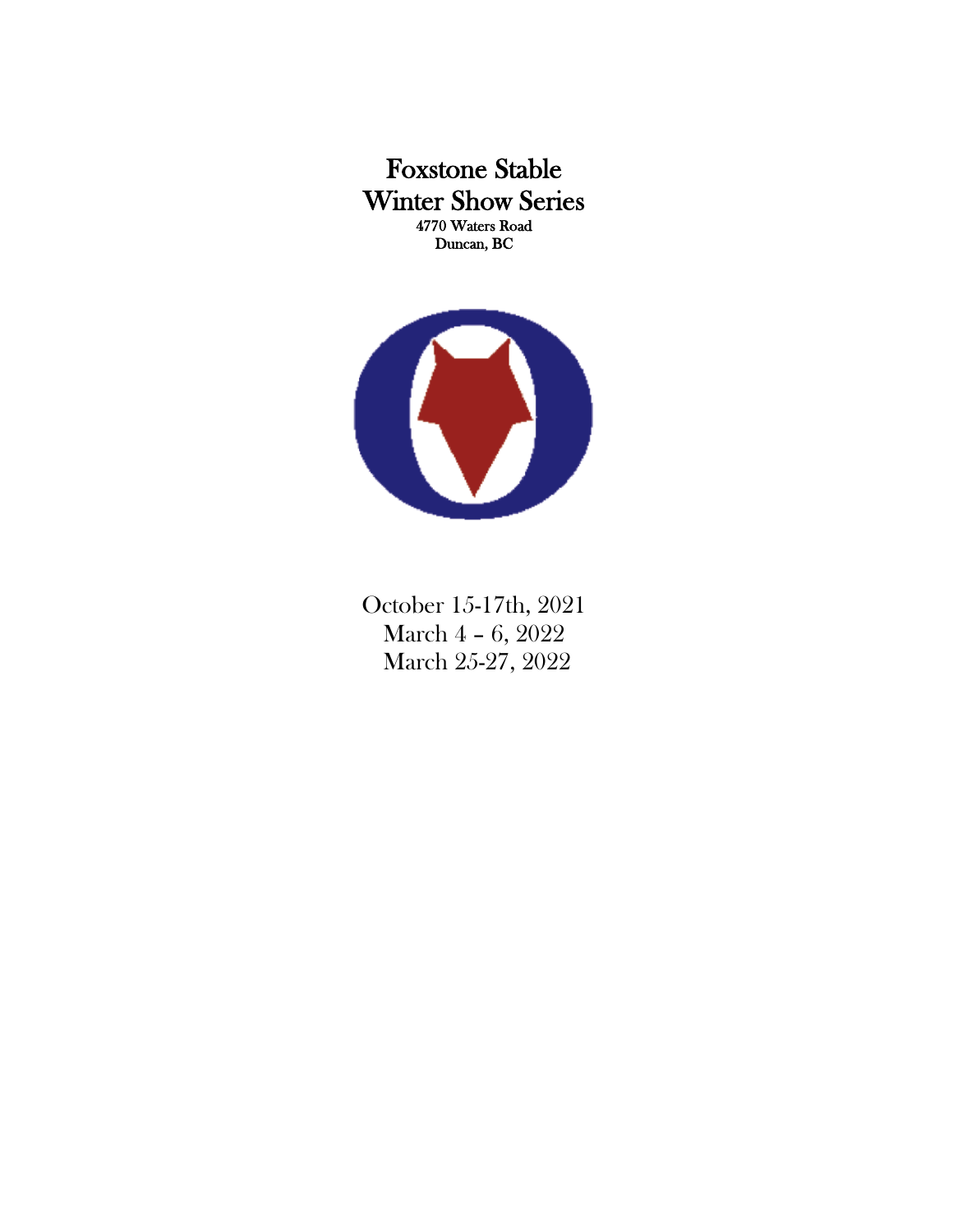Come enjoy our winter series shows, we offer a fun and safe learning atmosphere for all ages, from beginner poles and x-poles , to more advanced levels of an optional height division. The Foxstone Winter Series is a Zone 6 BC Summer Games Qualifier and runs under the HCBC rules. This is a fantastic opportunity to gain experience in the show ring and have a great time competing at Cowichan Valley's top equestrian facility.

We also offer a warm up day that is held on the Friday before each show. This allows riders and horses to get familiarized with the facility and get a true show experience. The arena will be set up for the trainers and riders. Contact Lynne Adam at Foxstone to book a warm up time for you and your riders at 250-748-8577or email at [lynne@foxstonestable.com](mailto:lynne@foxstonestable.com)

Points will be collected towards year- end championships. Points awarded based on the number of entrants in each class. Prizes will be given for Division Champion, Reserve Champion, and prizes up to  $4<sup>th</sup>$  place division standings.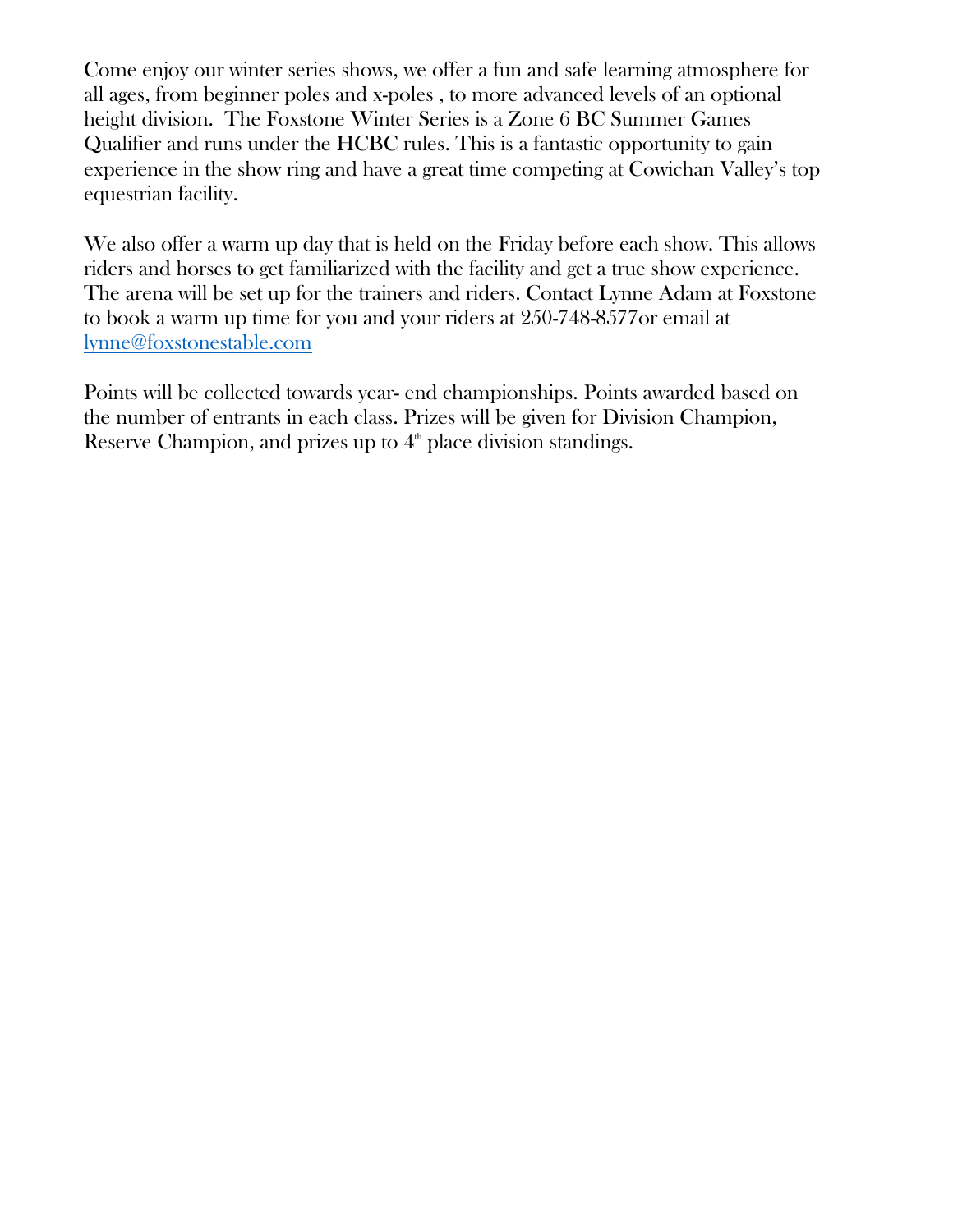# Foxstone Stable Winter Show Series

Sponsored by

Foxstone Stable/Hunt Equestrian Purica/Recovery EQ Back In Balance Rental Zip Dr. Danielle Fritz Millshaw Meadows Greenhawk Equerry Equine Surgery Antares Win-Ryt Farm and Forge Millstone Heating & Sheet Metal

#### Prizes and Awards Offered at Each Show

Ribbons  $1^{\text{\tiny{st}}}\text{-}6^{\text{\tiny{th}}}$ Champion Ribbon, and a Prize Reserve Champion Ribbon October show will offer a prize for the best costume on both Hunter and Jumper days.

### One entry from each of the first two shows will be drawn for the free entries to the final March 2022 show

## Year End Awards

Championship Ribbon, and Prize will be awarded to each division winner Reserve Champion Ribbon and Prize will be awarded to each division winner  $3^{\hbox{\tiny\rm nd}}$  Place Prize will be awarded to each division winner

4 th Place Prize will be awarded to each division winner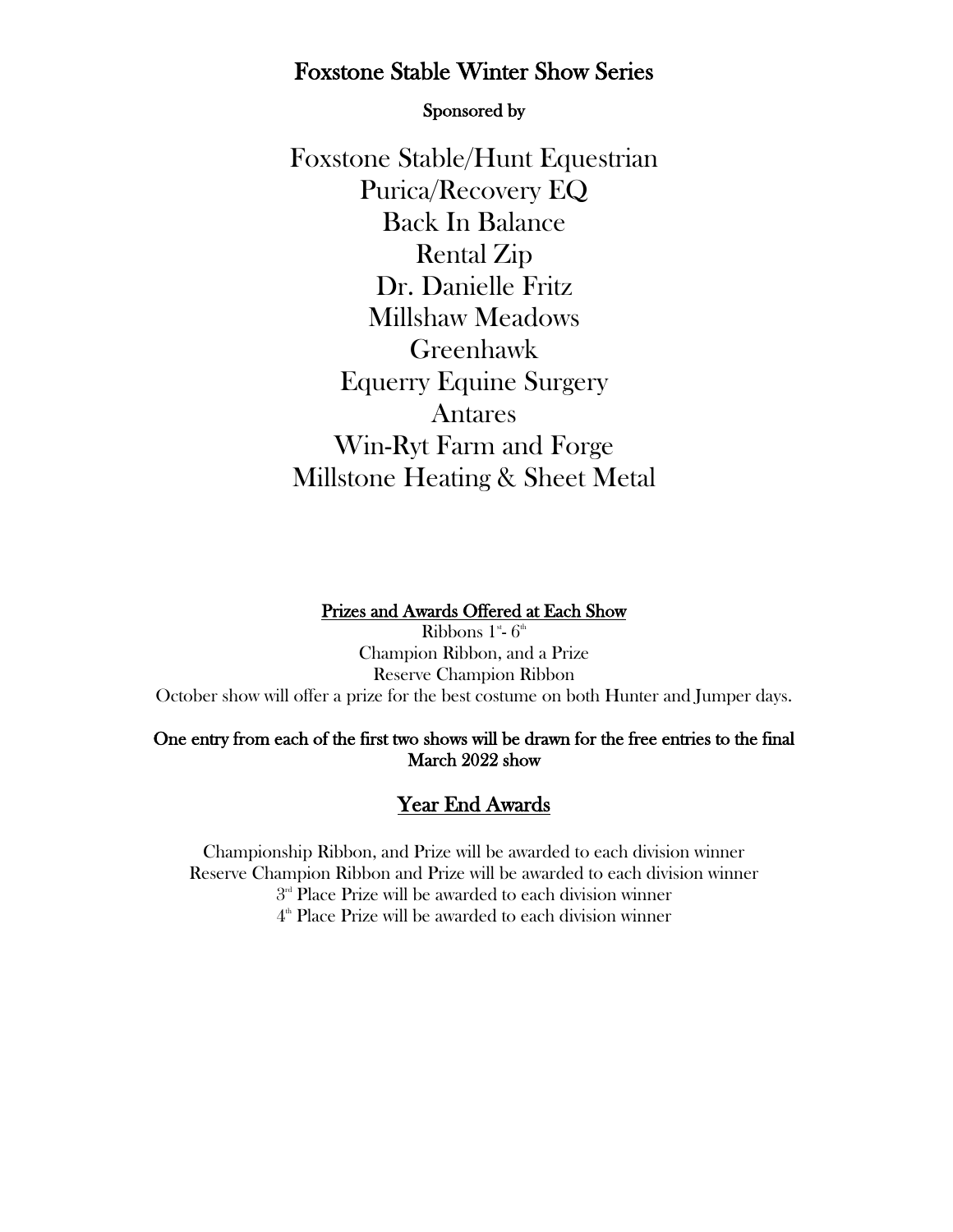## Rules and General Information

Entrants under 19 years of age need to have a parent's or legal guardian's signature on their entry form.

The Foxstone Winter Series is run under current HCBC rules.

Riders must be current Horse Council members to compete at each show and provide a copy of membership with their entries.

Organizer reserves the right to add, cancel, reschedule or combine any classes and divisions or change specifications in jumper classes.

Photo permission on entry form will be required to submit photos to sponsors and for marketing purposes only.

No post entries

All riders need to be accompanied with a trainer or a responsible person

Each horse/rider combination must have their own number for competing in classes.

N/C rounds will be allowed at the end of the division, or where time warrants.

Horse is allowed to compete in up to two divisions on each day.

Dress – Neatly with fitted clothing (not loose) or riding jacket. Proper riding boots with heel (paddock boots and half chaps are acceptable).

Braiding is optional.

All riders **MUST** wear ASTM approved helmets while mounted.

Limit warm-up time available before each division, if the weather or time warrants.

For all questions not covered in these rules, Horse Show Management shall decide regulations and their decision is final.

It is the responsibility of the show/event committee, or organizers and the facility owners and managers to ensure that all BC Health Authority and WorkSafeBC directives are followed and enforced. Horse Council is not a regulatory body and it is understood and agreed that sanctioning and approval of either a HCBC Provincial circuit event or Equestrian Canada Bronze or Silver competition

relates to the use of the rule book and approved officials only".

This Competition is a Horse Council BC provincially sanctioned Competition and will be governed in accordance with the Horse Council BC Rule Book. Knowledge of the Rules is the responsibility of

the Competitor. The Horse Council BC Rule Book, will be used and can be found at:

the following link: http://www.hcbc.ca/Competition-Documents.html General Rules

Neither Horse Council BC, its Board of Directors, organizing committee, staff, volunteers, officials, or employees of this horse show, will be responsible in any way, for damage, injury, or loss to persons, horses or property of exhibitors, spectators, owners, riders, trainers, or grooms. All competitors and owners of horses must be members of Horse Council BC to participate

**Entry Deadlines: October 13th,2021 March 2, 2022 March 23th, 2022**

**Everyone at Foxstone Stable would like to thank all our sponsors and competitors and coaches for help making the Foxstone Stable Winter Series a success**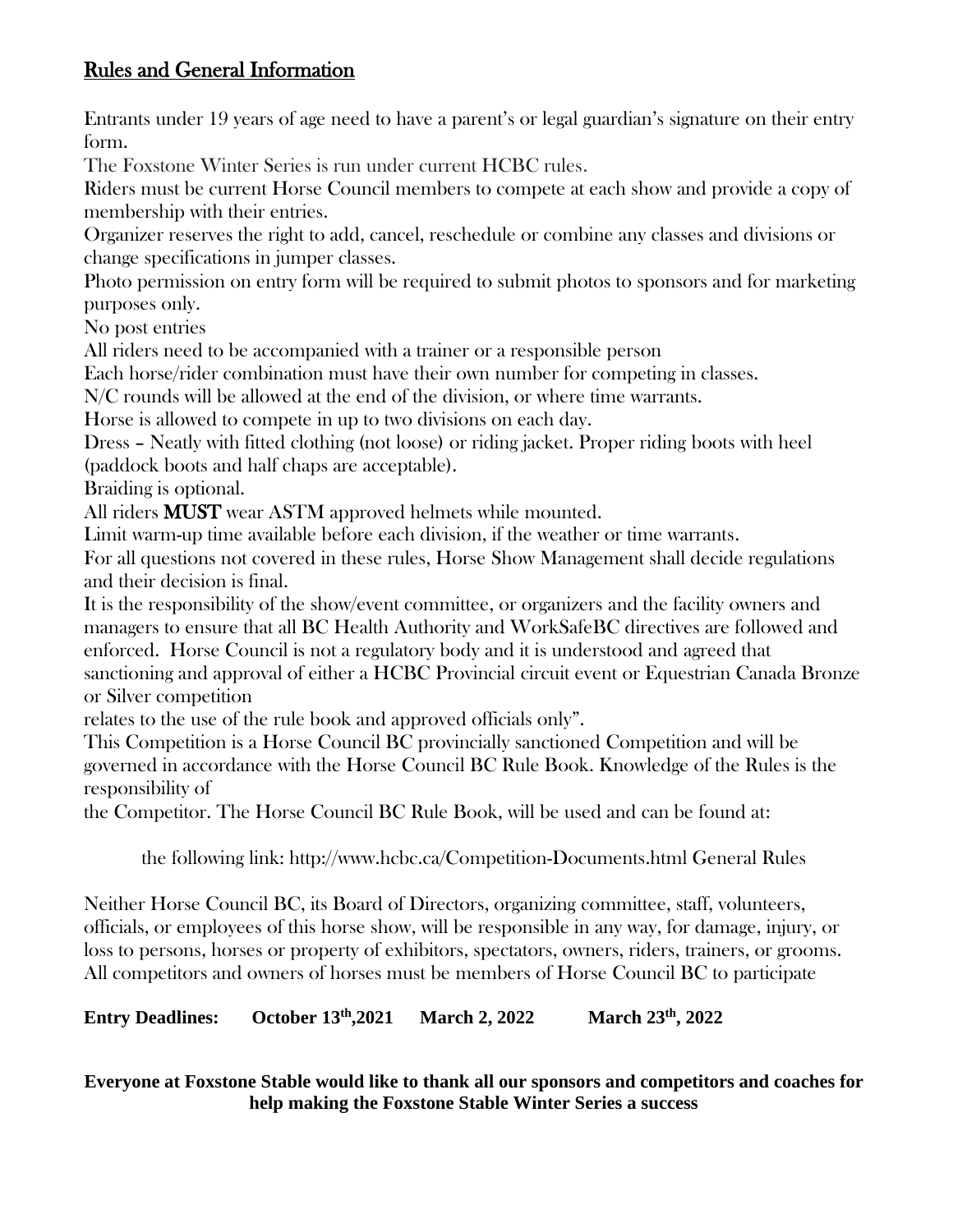Foxstone Winter Series Sponsors On behalf of Foxstone and Hunt Equestrian Thank you!













**Back in Balance, Dallas Freuh 250-710-4401**